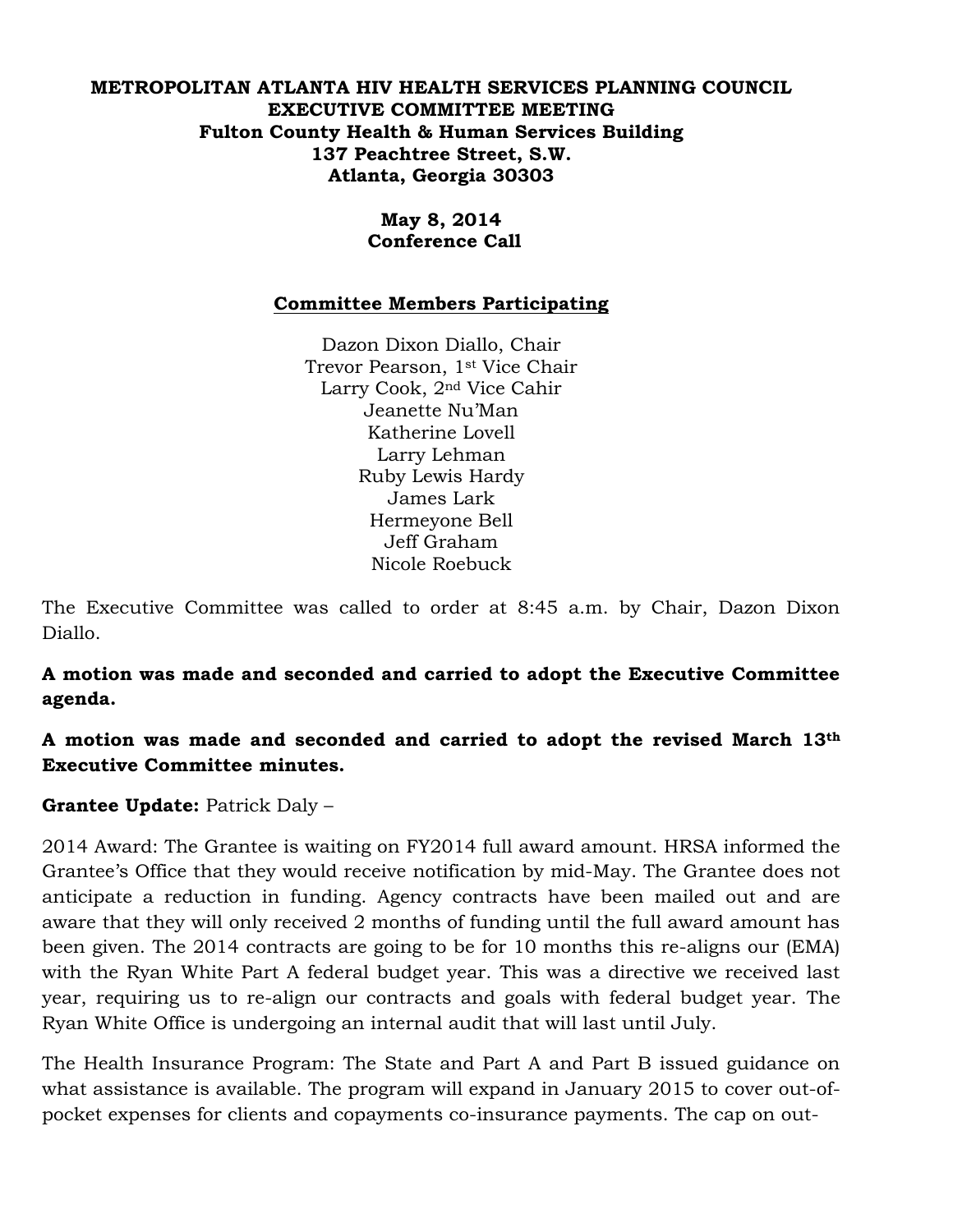#### **Executive Committee May 8, 2014 Page 2**

of-pocket expenses, including premiums, of \$9,496 per year, per client. The Premium assistance program will pay up to \$1,100 is month for clients who have enrolled in a marketplace plan. The Health Insurance Continuation Program (HICP) will continue to pay for premiums for clients who are enrolled in COBRA, Medicare Part D, or a nonmarketplace plan. Part A will contract with Part B as soon as the Grantee receives the full award amount. The Part B program is still working with their independent vendor, and they're beginning to pilot premium payments. The Part A program will supplement the program with Part A funds after the full FY2014 award amount is received.

The Executive Committee expressed concern about the delay in paying for Clients copays through the state system. The Grantee agreed to have a conference call to develop a plan on how to move forward until January 2015.

The Priorities Committee: The Committee will convene soon to address the final 2014 award amount, carryover dollars and remaining dollars from ORC. The Priorities Committee will announce their meetings date once HRSA has notified the Grantee's Office.

The Consumer Caucus: Sandra Vincent – The Caucus brought their concerns to the attention of the Grantee's Office. The Council Procedures called a meeting to discuss some of the concerns and majority of the issues has to deal with leadership and the desire to have greater consumer participation within the Planning Council training and the need to be more culturally sensitive to the individuals who are served. The Council Procedures Committee along with the Grantee's office is working on a plan to ensure that individual consumer concerns are addressed to the proper to channels. The Council Procedures will make its recommendation at the July 17th Planning Council meeting.

# **Committee Updates:**

**Assessment Committee:** Jeanette Nu'Man - The Assessment Committee is currently working with SEATEC on the upcoming Consumer Survey.

**Comprehensive Planning Committee:** Katherine Lovell – The Comprehensive Planning Committee Chair and the Assessment Committee Chair will discuss having a joint meeting.